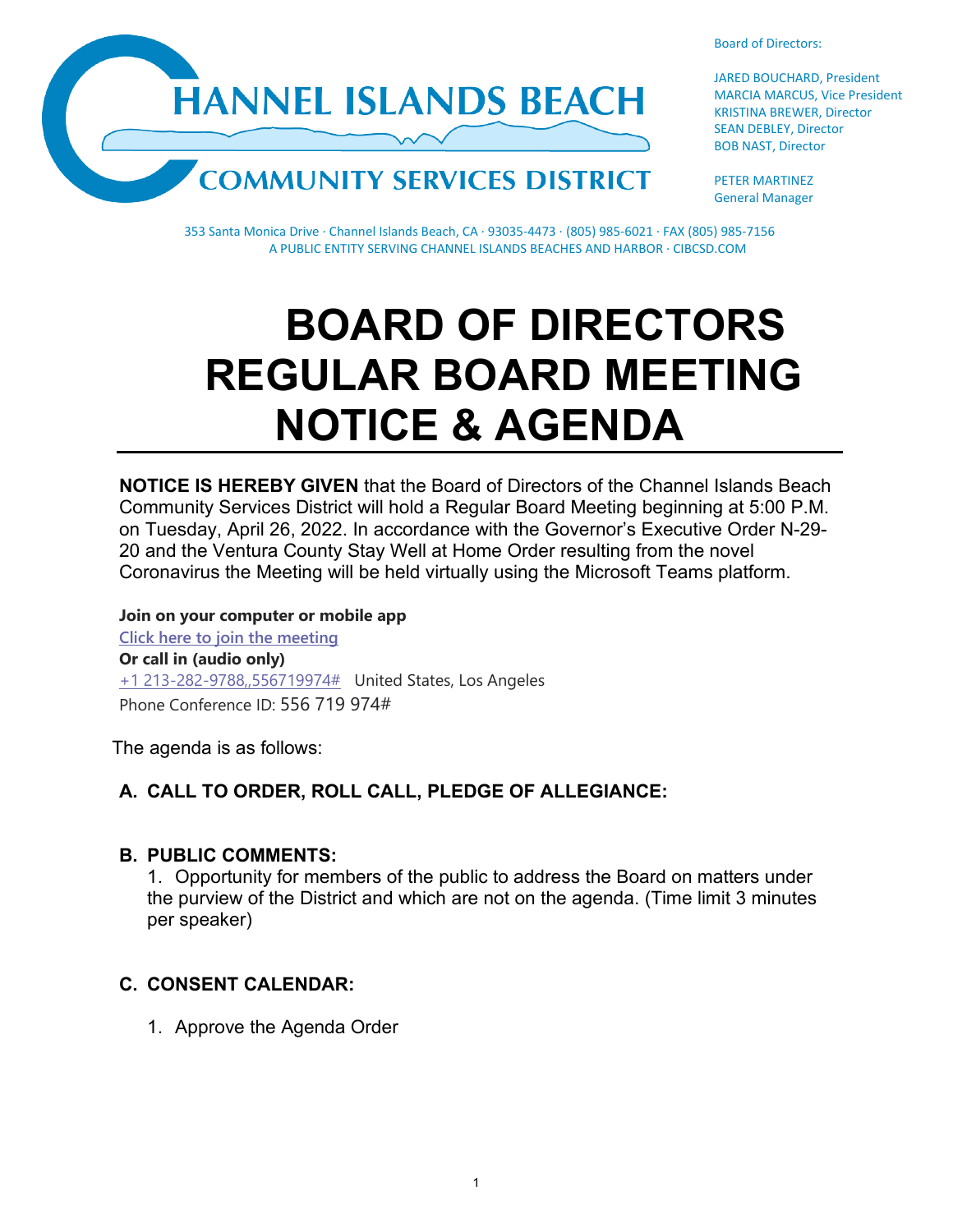- 2. Minutes: a. April 12, 2022, Regular Board Meeting
- 3. Authorize customer request for relief from water charges due to leaks on the property consistent with Resolution 16-06:

|    | <b>Account Number</b> | <b>Water Relief</b> | <b>Sewer Relief</b> | <b>Total Relief</b> |
|----|-----------------------|---------------------|---------------------|---------------------|
| а. | 40010-05              | \$27.72             | \$69.58             | \$97.30             |
|    |                       |                     |                     | \$97.30             |

# **D. ACTION CALENDAR:**

## **1. FY 2020 – 2021 ANNUAL AUDIT REPORT**

Recommendation:

1) Approve Reserve and Allocations (transfers) for June 30, 2021.

2) Approve the Channel Islands Beach Community Services District Annual Audit

Report for Fiscal Year Ended June 30, 2021.

3) Authorize staff to present a Final Audit Report.

#### **2. CONSIDERATION OF RESOLUTION 22-07 REQUESTING CONSOLIDATION OF THE CHANNEL ISLANDS BEACH COMMUNITY SERVICES DISTRICT ELECTION WITH THE NOVEMBER 08, 2022, GENERAL ELECTION** Recommendation:

1) Adopt Resolution 22-07

2) Approve the "Notice of Elective Offices" to be filed with the candidates being responsible for cost of candidate statements in the sample ballot.

# **3. AWARD OF CONTRACT FOR VALVE REPLACEMENT PROJECT – CI 105**

Recommendation:

1) Board to consider and approve contract with Elite General Engineering, Inc. for a not-to-exceed amount of \$157,000 for the Water Valve Replacement Project (CI 105).